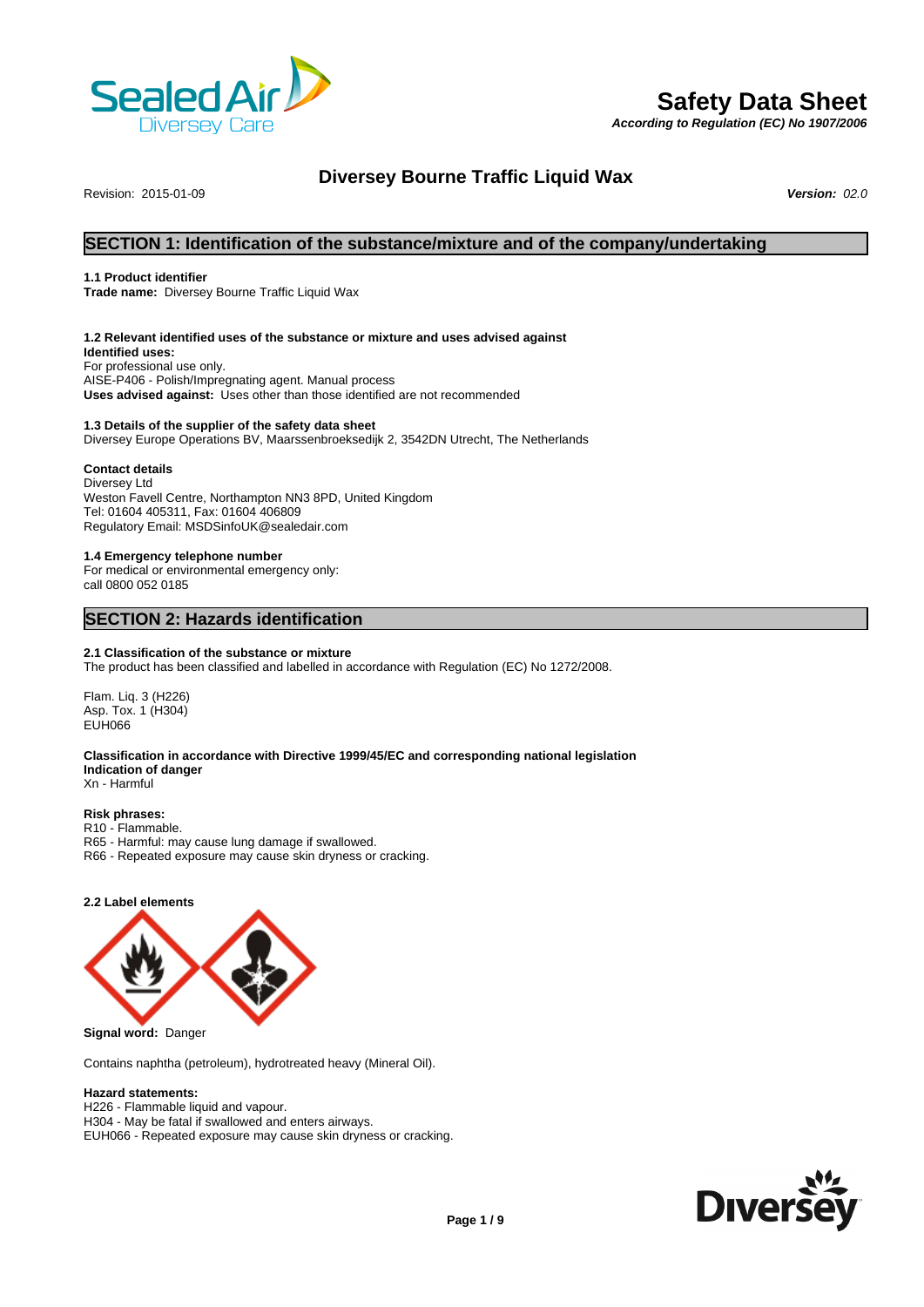#### **Precautionary statements:**

P210 - Keep away from heat, hot surfaces, sparks, open flames and other ignition sources. No smoking.

P301+ P310 - IF SWALLOWED: Immediately call a POISON CENTRE, doctor or physician.

P331 - Do NOT induce vomiting.

P370 + P378 - In case of fire: Use CO2, dry chemical, or foam to extinguish.

P403 + P235 - Store in a well-ventilated place. Keep cool.

# **2.3 Other hazards**

No other hazards known. The product does not meet the criteria for PBT or vPvB in accordance with Regulation (EC) No 1907/2006, Annex XIII.

# **SECTION 3: Composition/information on ingredients**

## **3.2 Mixtures**

| Ingredient(s)                              | <b>EC</b> number | <b>CAS number</b> | <b>REACH number</b> | <b>Classification</b>                                         | <b>Classification</b><br>(1999/45/EC) | <b>Notes</b> | Weight<br>percent |
|--------------------------------------------|------------------|-------------------|---------------------|---------------------------------------------------------------|---------------------------------------|--------------|-------------------|
| naphtha (petroleum),<br>hydrotreated heavy | 265-150-3        | 64742-48-9        | No data available   | Flam. Lig. 3 (H226)<br>I (H304)<br>Tox. $1$<br>Asp.<br>EUH066 | R <sub>10-66</sub><br>Xn:R65          |              | $>= 75$           |

\* Polymer.

For the full text of the R, H and EUH phrases mentioned in this Section, see Section 16.

Workplace exposure limit(s), if available, are listed in subsection 8.1.

[1] Exempted: ionic mixture. See Regulation (EC) No 1907/2006, Annex V, paragraph 3 and 4. This salt is potentially present, based on calculation, and included for classification and labelling purposes only. Each starting material of the ionic mixture is registered, as required.

[2] Exempted: included in Annex IV of Regulation (EC) No 1907/2006.

[3] Exempted: Annex V of Regulation (EC) No 1907/2006.

[4] Exempted: polymer. See Article 2(9) of Regulation (EC) No 1907/2006.

# **SECTION 4: First aid measures**

# **4.1 Description of first aid measures**

| <b>Inhalation</b>                                               | Get medical attention or advice if you feel unwell.                                                                                                                                               |
|-----------------------------------------------------------------|---------------------------------------------------------------------------------------------------------------------------------------------------------------------------------------------------|
| <b>Skin contact:</b>                                            | Wash skin with plenty of lukewarm, gently flowing water. Take off immediately all contaminated<br>clothing and wash it before re-use. If skin irritation occurs: Get medical advice or attention. |
| Eye contact:                                                    | Rinse cautiously with water for several minutes. Remove contact lenses, if present and easy to do.<br>Continue rinsing.                                                                           |
| Ingestion:                                                      | Rinse mouth. Immediately drink 1 glass of water. Keep at rest. Immediately call a POISON<br>CENTRE, doctor or physician.                                                                          |
| Self-protection of first aider:                                 | Consider personal protective equipment as indicated in subsection 8.2.                                                                                                                            |
| 4.2 Most important symptoms and effects, both acute and delayed |                                                                                                                                                                                                   |
| Inhalation:                                                     | May be fatal if swallowed and enters airways.                                                                                                                                                     |
|                                                                 |                                                                                                                                                                                                   |

| <b>Skin contact:</b> | Repeated exposure may cause skin dryness or cracking. |
|----------------------|-------------------------------------------------------|
| Eye contact:         | No known effects or symptoms in normal use.           |
| Ingestion:           | May be fatal if swallowed and enters airways.         |

# **4.3 Indication of any immediate medical attention and special treatment needed**

No information available on clinical testing and medical monitoring. Specific toxicological information on substances, if available, can be found in section 11.

# **SECTION 5: Firefighting measures**

## **5.1 Extinguishing media**

Carbon dioxide. Dry powder. Sand. Alcohol-resistant foam. Do not use water.

# **5.2 Special hazards arising from the substance or mixture**

No special hazards known.

# **5.3 Advice for firefighters**

As in any fire, wear self contained breathing apparatus and suitable protective clothing including gloves and eye/face protection.

# **SECTION 6: Accidental release measures**

# **6.1 Personal precautions, protective equipment and emergency procedures**

Turn off all sources of ignition. Ventilate the area.

# **6.2 Environmental precautions**

Do not allow to enter drainage system, surface or ground water.

# **6.3 Methods and material for containment and cleaning up**

Absorb with liquid-binding material (sand, diatomite, universal binders, sawdust).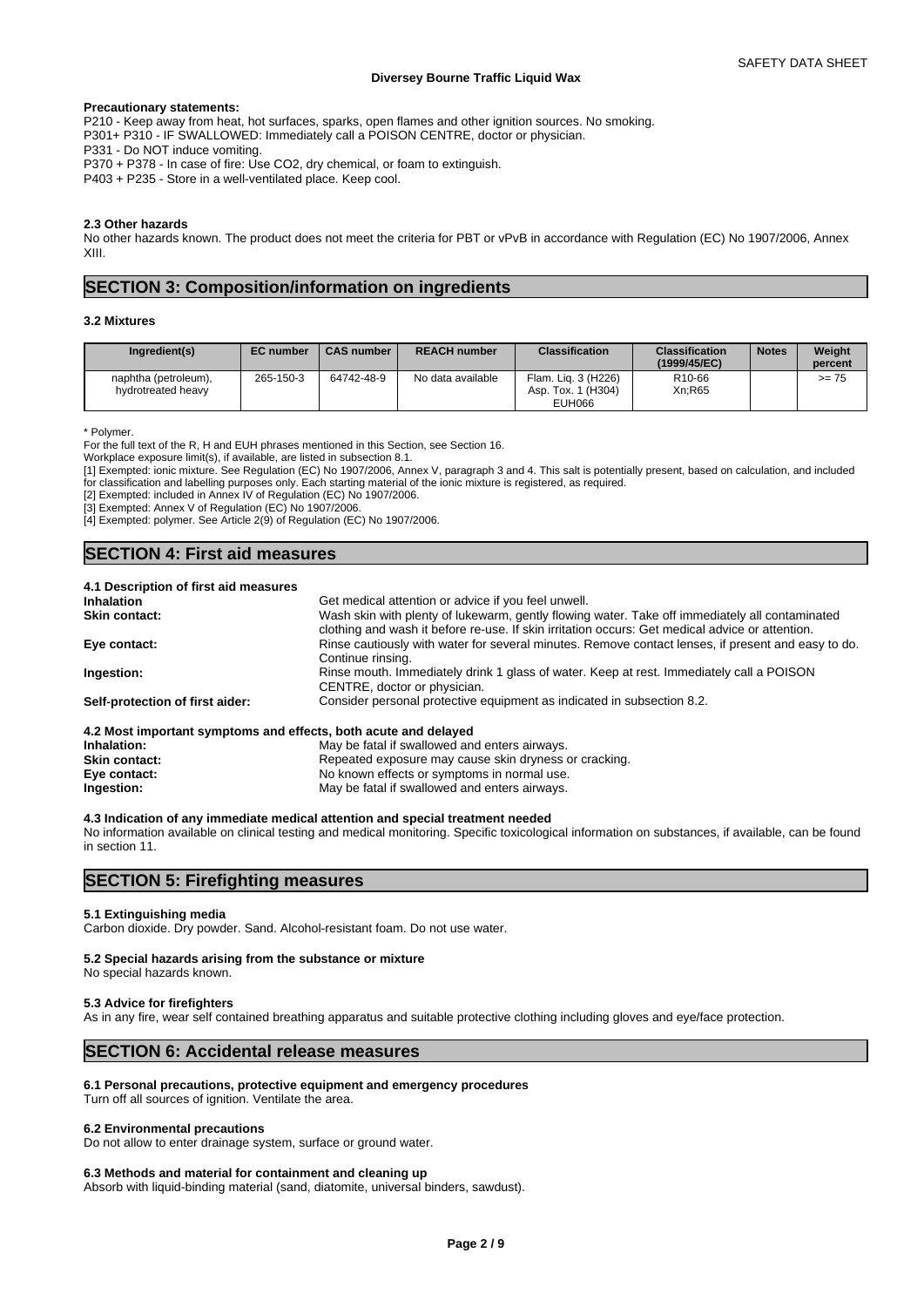# **6.4 Reference to other sections**

For personal protective equipment see subsection 8.2. For disposal considerations see section 13.

# **SECTION 7: Handling and storage**

# **7.1 Precautions for safe handling**

# **Measures to prevent fire and explosions:**

Keep away from flames and hot surfaces. No smoking. Keep away from heat. Take precautionary measures against static discharges.

## **Measures required to protect the environment:**

For environmental exposure controls see subsection 8.2.

#### **Advices on general occupational hygiene:**

Handle in accordance with good industrial hygiene and safety practice. Keep away from food, drink and animal feeding stuffs. Do not mix with other products unless adviced by Sealed Air. Wash hands before breaks and at the end of workday. Wash face, hands and any exposed skin thoroughly after handling. Take off immediately all contaminated clothing. Use personal protective equipment as required. Use only with adequate ventilation.

# **7.2 Conditions for safe storage, including any incompatibilities**

Store in accordance with local and national regulations. Keep only in original container. Store in a closed container. For conditions to avoid see subsection 10.4. For incompatible materials see subsection 10.5.

# **7.3 Specific end use(s)**

No specific advice for end use available.

# **SECTION 8: Exposure controls/personal protection**

# **8.1 Control parameters**

**Workplace exposure limits**

Air limit values, if available:

Biological limit values, if available:

Recommended monitoring procedures, if available:

Additional exposure limits under the conditions of use, if available:

#### **DNEL/DMEL and PNEC values**

#### **Human exposure** DNEL oral exposure - Consumer (mg/kg bw)

| Ingredient(s)                           | <b>Short term - Local</b><br>effects | Short term - Systemic'<br>effects | Long term - Local<br>effects | <b>I Long term - Systemic I</b><br>effects |
|-----------------------------------------|--------------------------------------|-----------------------------------|------------------------------|--------------------------------------------|
| naphtha (petroleum), hydrotreated heavy | No data available                    | No data available                 | No data available            | No data available                          |

DNEL dermal exposure - Worker

| Ingredient(s)                           | Short term - Local | <b>Short term - Systemicl</b> | Long term - Local | I Long term - Systemic I |
|-----------------------------------------|--------------------|-------------------------------|-------------------|--------------------------|
|                                         | effects            | effects (mg/kg bw)            | effects           | effects (mg/kg bw)       |
| naphtha (petroleum), hydrotreated heavy | No data available  | No data available             | No data available | No data available        |

DNEL dermal exposure - Consumer

| Ingredient(s)                           | <b>Short term - Local</b> | <b>Short term - Systemic</b> | Long term - Local | l Long term - Svstemic I |
|-----------------------------------------|---------------------------|------------------------------|-------------------|--------------------------|
|                                         | effects                   | effects (mg/kg bw)           | effects           | effects (mg/kg bw)       |
| naphtha (petroleum), hydrotreated heavy | No data available         | No data available            | No data available | No data available        |

DNEL inhalatory exposure - Worker (mg/m<sup>3</sup>  $)$ 

| Ingredient(s)                           | Short term - Local | <b>Short term - Systemic</b> | Long term - Local | l Long term - Svstemic l |
|-----------------------------------------|--------------------|------------------------------|-------------------|--------------------------|
|                                         | effects            | effects                      | effects           | effects                  |
| naphtha (petroleum), hydrotreated heavy | No data available  | No data available            | No data available | No data available        |

DNEL inhalatory exposure - Consumer (mg/m<sup>3</sup>)

| Ingredient(s)                           | Short term - Local<br>effects | <b>Short term - Systemicl</b><br>effects | Long term - Local<br>effects | I Long term - Systemic I<br>effects |  |
|-----------------------------------------|-------------------------------|------------------------------------------|------------------------------|-------------------------------------|--|
|                                         |                               |                                          |                              |                                     |  |
| naphtha (petroleum), hydrotreated heavy | No data available             | No data available                        | No data available            | No data available                   |  |

 $)$ 

#### **Environmental exposure** Environmental exposure - PNEC

| Ingredient(s)                           | (mg/l)            | Surface water, fresh Surface water, marine<br>(mg/l) | Intermittent (mg/l) | Sewage treatment<br>plant (mg/l) |
|-----------------------------------------|-------------------|------------------------------------------------------|---------------------|----------------------------------|
| naphtha (petroleum), hydrotreated heavy | No data available | No data available                                    | No data available   | No data available                |

| Environmental exposure - PNEC, continued |               |                          |                  |              |                         |  |
|------------------------------------------|---------------|--------------------------|------------------|--------------|-------------------------|--|
|                                          | Ingredient(s) | I Sediment, freshwater I | Sediment, marine | Soil (mg/kg) | Air (mg/m <sup>3)</sup> |  |
|                                          |               | (mg/kg)                  | (mg/kg)          |              |                         |  |
|                                          |               |                          |                  |              |                         |  |

#### **8.2 Exposure controls**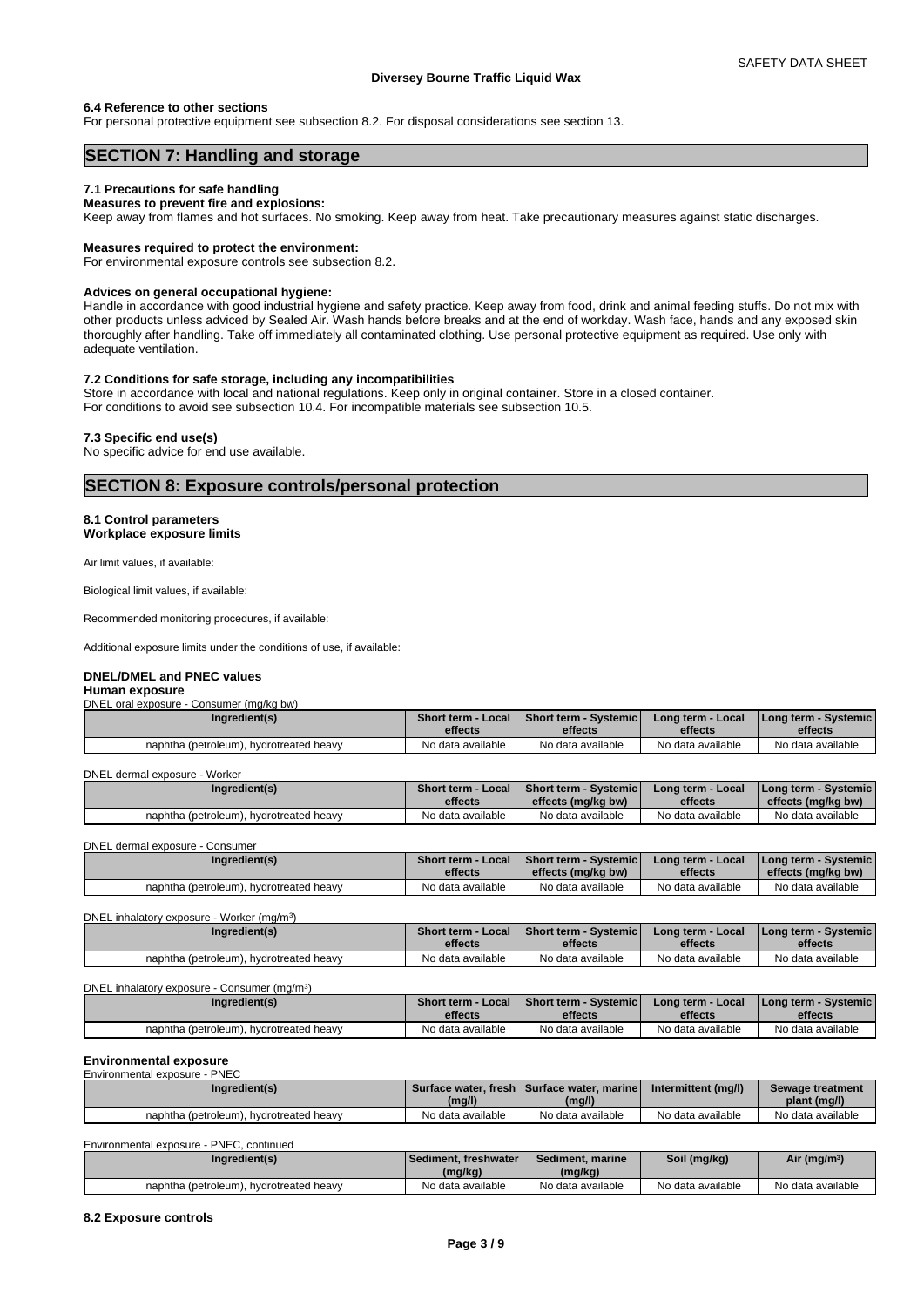*The following information applies for the uses indicated in subsection 1.2. If available, please refer to the product information sheet for application and handling instructions. Normal use conditions are assumed for this section.*

*Recommended safety measures for handling the undiluted product:*

| Appropriate engineering controls:<br>Appropriate organisational controls: | No special requirements under normal use conditions.<br>Avoid direct contact and/or splashes where possible. Train personnel.                     |
|---------------------------------------------------------------------------|---------------------------------------------------------------------------------------------------------------------------------------------------|
| Personal protective equipment                                             |                                                                                                                                                   |
| Eye / face protection:                                                    | Safety glasses are not normally required. However, their use is recommended in those cases<br>where splashes may occur when handling the product. |
| Hand protection:                                                          | Rinse and dry hands after use. For prolonged contact protection for the skin may be necessary.                                                    |
| <b>Body protection:</b>                                                   | No special requirements under normal use conditions.                                                                                              |
| <b>Respiratory protection:</b>                                            | No special requirements under normal use conditions.                                                                                              |
| <b>Environmental exposure controls:</b>                                   | Should not reach sewage water or drainage ditch undiluted or unneutralised.                                                                       |

# **SECTION 9: Physical and chemical properties**

**9.1 Information on basic physical and chemical properties**

*Information in this section refers to the product, unless it is specifically stated that substance data is listed*

**Method / remark**

**Physical State:** Liquid **Colour:** Milky, Pale, Yellow **Odour:** Slightly perfumed **Odour threshold:** Not applicable **pH:** Not applicable. (neat) **Melting point/freezing point (°C):** Not determined **Initial boiling point and boiling range (°C):** Not determined

Substance data, boiling point

| Inaredient(s)                              | Value<br>10 <sup>o</sup> | Method | <b>Atmospheric pressure</b><br>(hPa) |  |
|--------------------------------------------|--------------------------|--------|--------------------------------------|--|
| hydrotreated heavy<br>naphtha (petroleum), | No data available        |        |                                      |  |

**Flash point (°C):** ≈ 40 closed cup **Sustained combustion:** Not determined **Evaporation rate:** Not determined **Flammability (solid, gas):** Not determined **Upper/lower flammability limit (%):** Not determined

Substance data, flammability or explosive limits, if available:

**Method / remark**

**Method / remark**

# **Vapour pressure:** Not determined

Substance data, vapour pressure

| Ingredient(s)                              | Value             | <b>Method</b> | Temperature  |
|--------------------------------------------|-------------------|---------------|--------------|
|                                            | (Pa)              |               | $10^{\circ}$ |
| hydrotreated heavy<br>naphtha (petroleum), | No data available |               |              |

**Method / remark**

# **Solubility in / Miscibility with Water:** Not miscible or difficult to mix **Vapour density:** Not determined Relative density: 0.77 g/cm<sup>3</sup> (20 °C)

Substance data, solubility in water

| Ingredient(s)                           | Value<br>(g/l)    | <b>Method</b> | <b>Femperature</b><br>10 <sub>0</sub> |
|-----------------------------------------|-------------------|---------------|---------------------------------------|
| naphtha (petroleum), hydrotreated heavy | No data available |               |                                       |

Substance data, partition coefficient n-octanol/water (log Kow): see subsection 12.3

**Method / remark**

**Decomposition temperature:** Not determined **Autoignition temperature:** Not determined **Viscosity:**  $\approx$  7.6 mm<sup>2</sup>/s (20 °C) **Explosive properties:** Not explosive. Vapours may form explosive mixtures with air. **Oxidising properties:** Not oxidising

**9.2 Other information**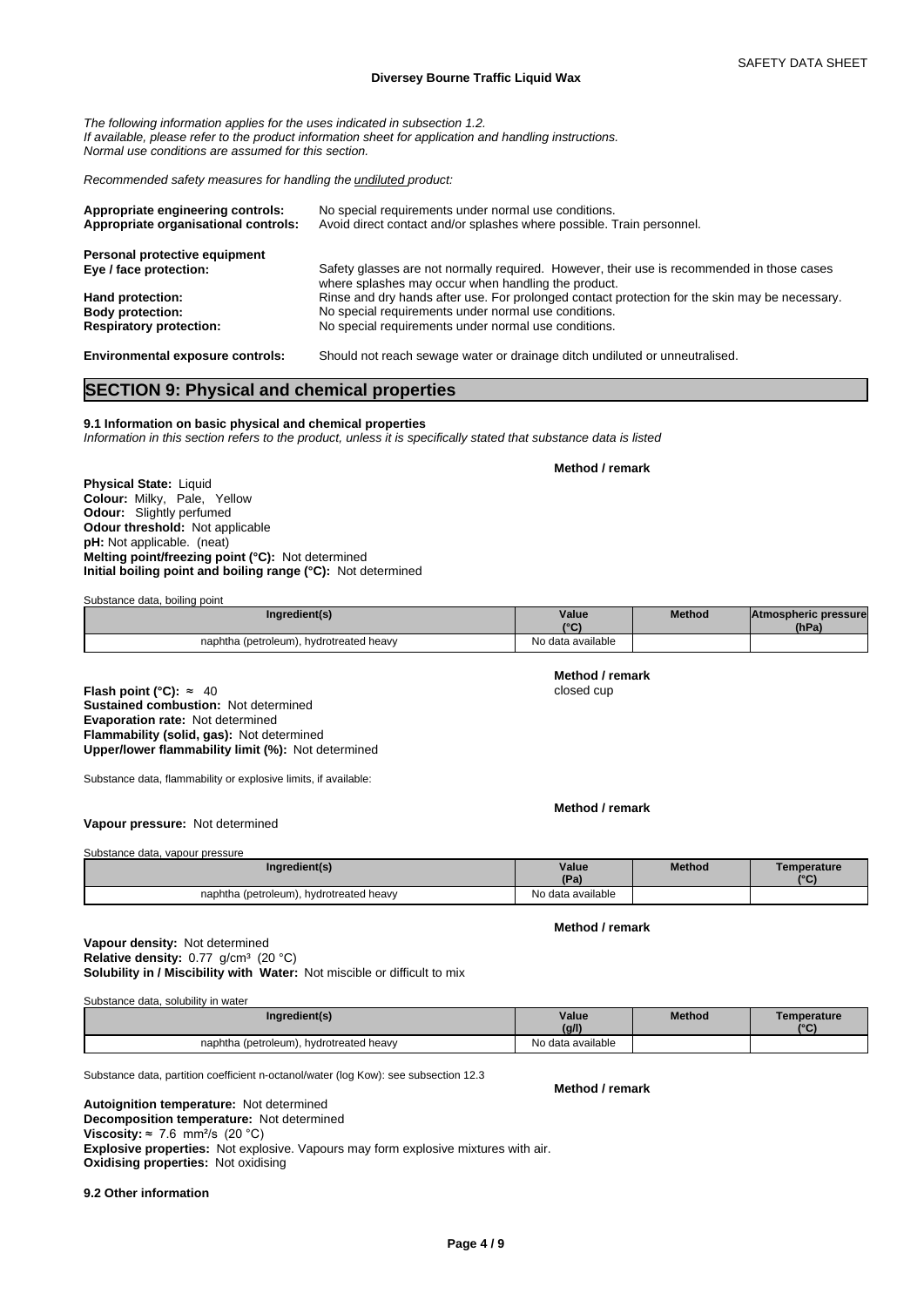## **Surface tension (N/m):** Not determined **Corrosion to metals:** Not corrosive

Substance data, dissociation constant, if available:

# **SECTION 10: Stability and reactivity**

# **10.1 Reactivity**

No reactivity hazards known under normal storage and use conditions.

# **10.2 Chemical stability**

Stable under normal storage and use conditions.

# **10.3 Possibility of hazardous reactions**

No hazardous reactions known under normal storage and use conditions.

# **10.4 Conditions to avoid**

Keep away from heat and direct sunlight. Take precautionary measures against static discharge. Keep in a cool place. Keep container in a well-ventilated place.

# **10.5 Incompatible materials**

None known under normal use conditions.

# **10.6 Hazardous decomposition products**

None known under normal storage and use conditions.

# **SECTION 11: Toxicological information**

# **11.1 Information on toxicological effects**

No data is available on the mixture

Substance data, where relevant and available, are listed below.

#### **Acute toxicity** Acute oral toxi

| 1.00                                    |                 |                      |         |               |                             |
|-----------------------------------------|-----------------|----------------------|---------|---------------|-----------------------------|
| Ingredient(s)                           | <b>Endpoint</b> | Value<br>(mg/kg)     | Species | <b>Method</b> | <b>Exposure</b><br>time (h) |
| naphtha (petroleum), hydrotreated heavy |                 | No data<br>available |         |               |                             |

| Acute dermal toxicity |                                         |          |                      |                |               |                             |
|-----------------------|-----------------------------------------|----------|----------------------|----------------|---------------|-----------------------------|
|                       | Ingredient(s)                           | Endpoint | Value<br>(mg/kg)     | <b>Species</b> | <b>Method</b> | <b>Exposure</b><br>time (h) |
|                       | naphtha (petroleum), hydrotreated heavy |          | No data<br>available |                |               |                             |

Acute inhalative toxicity

| Ingredient(s)                           | <b>Endpoint</b> | Value     | Species | <b>Method</b> | Exposure |
|-----------------------------------------|-----------------|-----------|---------|---------------|----------|
|                                         |                 | (mg/l)    |         |               | time (h) |
| naphtha (petroleum), hydrotreated heavy |                 | No data   |         |               |          |
|                                         |                 | available |         |               |          |

#### **Irritation and corrosivity** Skin irritation and corrosivity

| Ingredient(s)                                | Result                                  | Species | <b>Method</b> | Exposure time |
|----------------------------------------------|-----------------------------------------|---------|---------------|---------------|
| . hvdrotreated heavv<br>naphtha (petroleum). | $\cdots$<br>e data available<br>. I V U |         |               |               |

Eye irritation and corrosivity

| Ingredient(s)                           | Result                        | Species | <b>Method</b> | Exposure time |
|-----------------------------------------|-------------------------------|---------|---------------|---------------|
| naphtha (petroleum), hydrotreated heavy | $\cdots$<br>No data available |         |               |               |

Respiratory tract irritation and corrosivity

| edient(s'<br>.no                              | <b>Result</b>          | Species | Method | osure time |
|-----------------------------------------------|------------------------|---------|--------|------------|
| (petroleum).<br>naphtha<br>hvdrotreated heavv | No data<br>a available |         |        |            |

# **Sensitisation**

| Sensitisation by skin contact                |                   |                |               |                   |
|----------------------------------------------|-------------------|----------------|---------------|-------------------|
| Ingredient(s)                                | Result            | <b>Species</b> | <b>Method</b> | Exposure time (h) |
| naphtha (petroleum),<br>. hvdrotreated heavv | No data available |                |               |                   |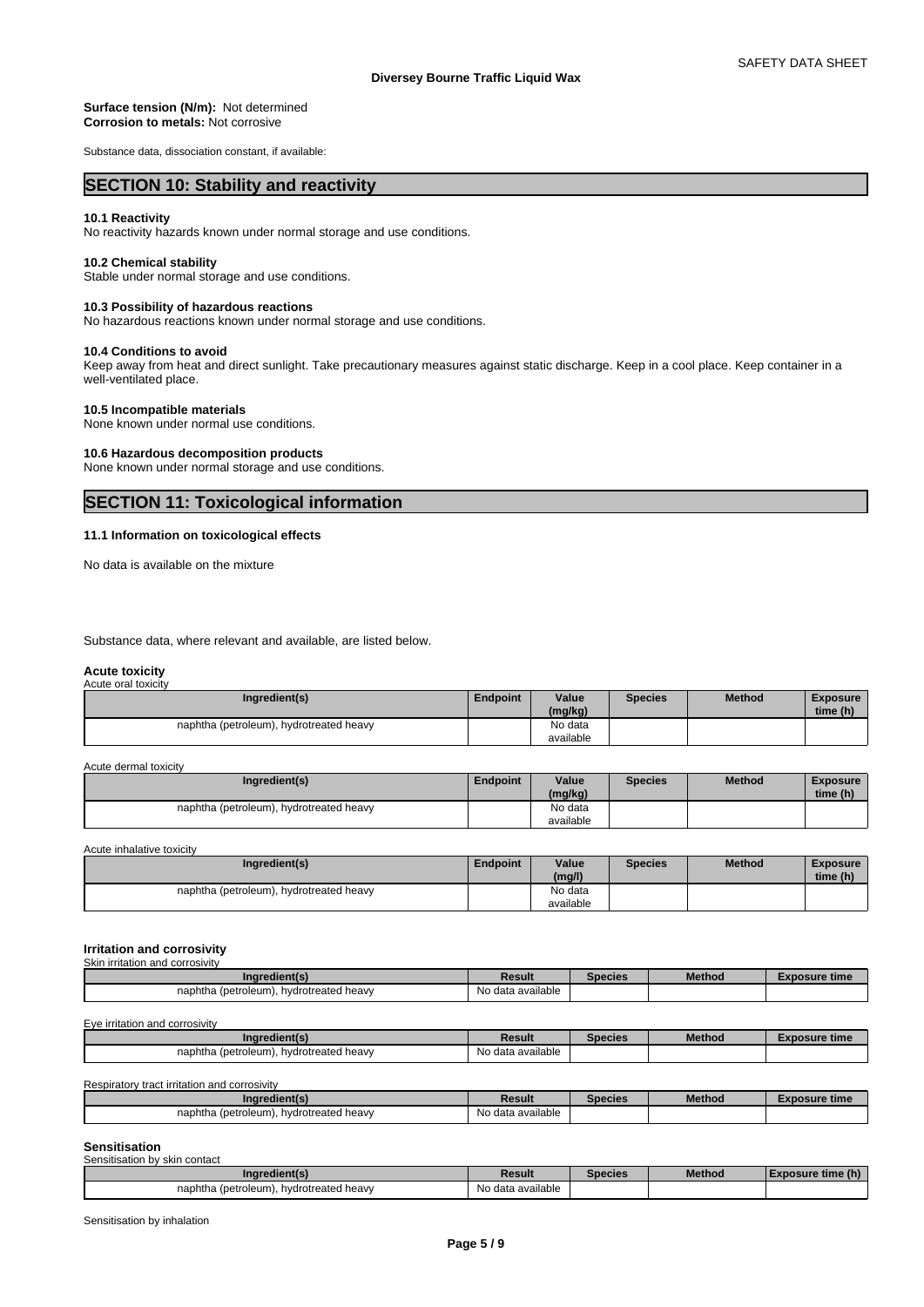| edient(s<br>Inar                                | Result                                               | species | <b>Method</b> | osure time |
|-------------------------------------------------|------------------------------------------------------|---------|---------------|------------|
| naphtha<br>. (petroleum).<br>hydrotreated heavy | available<br><b>DIA</b><br>$\sim$<br>uala<br>. I VL. |         |               |            |

#### **CMR effects (carcinogenicity, mutagenicity and toxicity for reproduction)** Mutagenicity

|  | Ingredient(s)                           | <b>Result (in-vitro)</b> | Method     | <b>Result (in-vivo)</b> | <b>Method</b> |  |
|--|-----------------------------------------|--------------------------|------------|-------------------------|---------------|--|
|  |                                         |                          | (in-vitro) |                         | (in-vivo)     |  |
|  | naphtha (petroleum), hydrotreated heavy | No data available        |            | No data available       |               |  |

| Carcinogenicity                            |                          |  |  |  |
|--------------------------------------------|--------------------------|--|--|--|
|                                            | ttect                    |  |  |  |
| naphtha (petroleum),<br>hydrotreated heavy | INI∩<br>∘ data available |  |  |  |

#### Toxicity for reproduction

| Ingredient(s)        | Endpoint | Specific effect | Value<br>$(mg/kg$ bw/d) | Species | <b>Method</b> | <b>Exposure</b><br>time | Remarks and other effects<br>reported |
|----------------------|----------|-----------------|-------------------------|---------|---------------|-------------------------|---------------------------------------|
| naphtha (petroleum), |          |                 | No data                 |         |               |                         |                                       |
| hydrotreated heavy   |          |                 | available               |         |               |                         |                                       |

| <b>Repeated dose toxicity</b>           |          |              |                |               |              |                                                 |
|-----------------------------------------|----------|--------------|----------------|---------------|--------------|-------------------------------------------------|
| Sub-acute or sub-chronic oral toxicity  |          |              |                |               |              |                                                 |
| Ingredient(s)                           | Endpoint | Value        | <b>Species</b> | <b>Method</b> |              | <b>Exposure   Specific effects and organs  </b> |
|                                         |          | (ma/ka bw/d) |                |               | Itime (davs) | affected                                        |
| naphtha (petroleum), hydrotreated heavy |          | No data      |                |               |              |                                                 |
|                                         |          | available    |                |               |              |                                                 |

Sub-chronic dermal toxicity

| Ingredient(s)                              | Endpoint | Value<br>(mg/kg bw/d) | <b>Species</b> | <b>Method</b> | Itime (davs) | Exposure   Specific effects and organs  <br>affected |
|--------------------------------------------|----------|-----------------------|----------------|---------------|--------------|------------------------------------------------------|
| hydrotreated heavy<br>naphtha (petroleum), |          | No data<br>available  |                |               |              |                                                      |

#### Sub-chronic inhalation toxicity

| Ingredient(s)                           | Endpoint | Value<br>(mg/kg bw/d) | <b>Species</b> | <b>Method</b> | ltime (davs) | <b>Exposure Specific effects and organs  </b><br>affected |
|-----------------------------------------|----------|-----------------------|----------------|---------------|--------------|-----------------------------------------------------------|
| naphtha (petroleum), hydrotreated heavy |          | No data               |                |               |              |                                                           |
|                                         |          | available             |                |               |              |                                                           |

#### Chronic toxicity

| Ingredient(s)                              | <b>Exposure</b><br>route | Endpoint | Value<br>$\left \frac{\text{mag}}{\text{kg}}\right $ bw/d) | <b>Species</b> | <b>Method</b> | <b>Exposure</b><br>time | Specific effects and<br>organs affected | Remark |
|--------------------------------------------|--------------------------|----------|------------------------------------------------------------|----------------|---------------|-------------------------|-----------------------------------------|--------|
| naphtha (petroleum).<br>hydrotreated heavy |                          |          | No data<br>available                                       |                |               |                         |                                         |        |

#### STOT-single exposure

| Inaredient(s                                  | organ(s'<br>честес.                           |
|-----------------------------------------------|-----------------------------------------------|
| naphtha<br>(petroleum).<br>hydrotreated heavy | $\cdots$<br>ı available<br>INc<br>data כ<br>. |

# STOT-repeated exposure

| <b>Podion.</b><br>.na<br>.                               |                                                  |
|----------------------------------------------------------|--------------------------------------------------|
| naphtha<br>hydrotreated heavy<br>(petroleu<br>-----<br>m | <b>No</b><br>A <sub>0</sub><br>available<br>uala |

#### **Aspiration hazard**

Substances with an aspiration hazard (H304), if any, are listed in section 3. If relevant, see section 9 for dynamic viscosity and relative density of the product.

# **Potential adverse health effects and symptoms**

Effects and symptoms related to the product, if any, are listed in subsection 4.2.

# **SECTION 12: Ecological information**

#### **12.1 Toxicity**

No data is available on the mixture.

Substance data, where relevant and available, are listed below

#### **Aquatic short-term toxicity** Aquatic short-term toxicity - fish

| Ingredient(s)                           | <b>Endpoint</b> | Value<br>(mg/l) | <b>Species</b> | Method | <b>Exposure</b><br>time (h) |
|-----------------------------------------|-----------------|-----------------|----------------|--------|-----------------------------|
| naphtha (petroleum), hydrotreated heavy |                 | No data         |                |        |                             |
|                                         |                 | available       |                |        |                             |

| Aquatic short-term toxicity - crustacea                                                  |  |         |  |  |          |  |  |  |
|------------------------------------------------------------------------------------------|--|---------|--|--|----------|--|--|--|
| Value<br>Ingredient(s)<br><b>Method</b><br>Endpoint<br><b>Species</b><br><b>Exposure</b> |  |         |  |  |          |  |  |  |
|                                                                                          |  | (mg/l)  |  |  | time (h) |  |  |  |
| naphtha (petroleum), hydrotreated heavy                                                  |  | No data |  |  |          |  |  |  |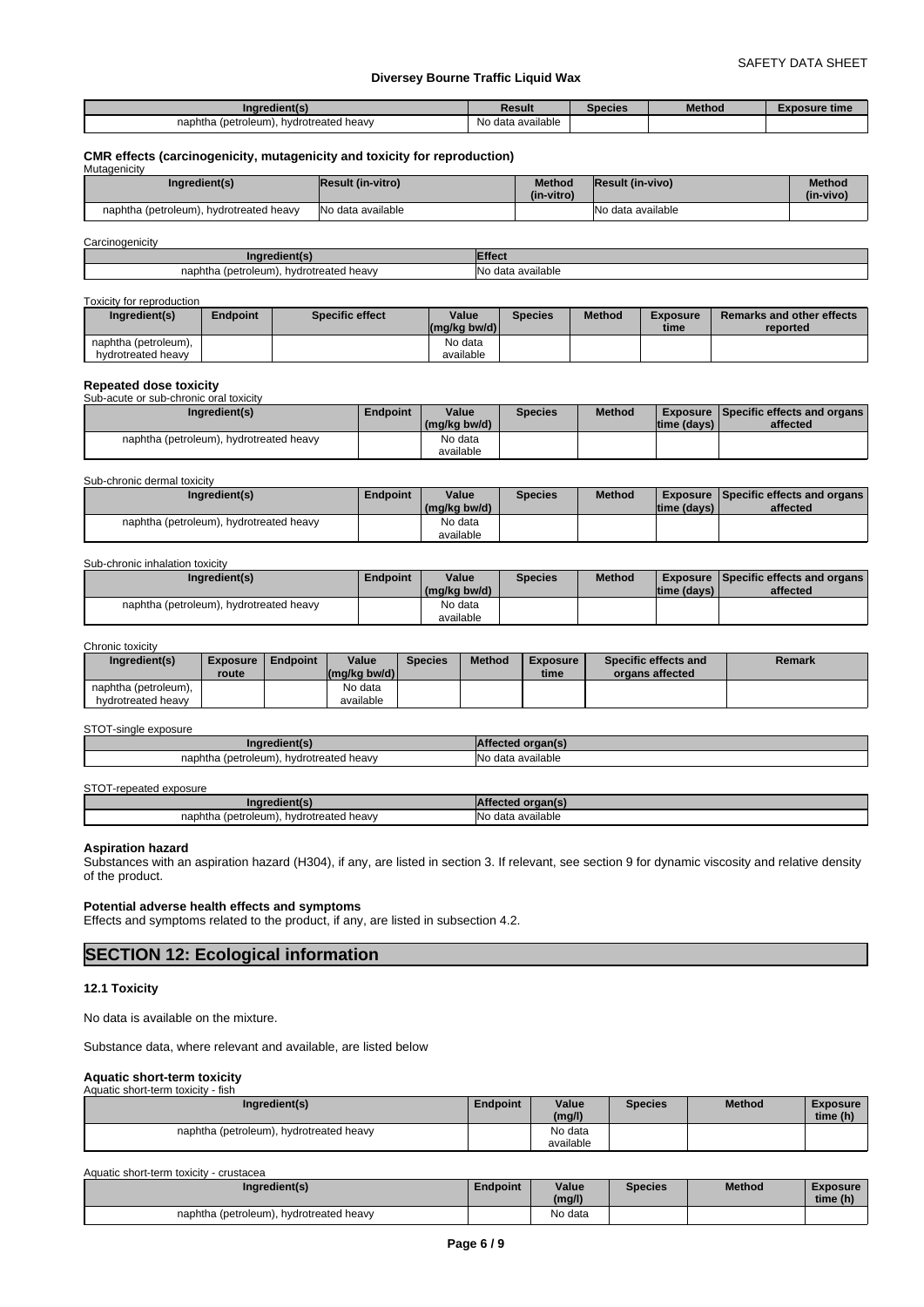|  | <br>--<br>ole<br>๚แศเ |  |  |
|--|-----------------------|--|--|
|  |                       |  |  |

| Aquatic short-term toxicity - algae     |                 |                      |                |               |                             |
|-----------------------------------------|-----------------|----------------------|----------------|---------------|-----------------------------|
| Ingredient(s)                           | <b>Endpoint</b> | Value<br>(mg/l)      | <b>Species</b> | <b>Method</b> | <b>Exposure</b><br>time (h) |
| naphtha (petroleum), hydrotreated heavy |                 | No data<br>available |                |               |                             |

| Aquatic short-term toxicity - marine species |                 |                      |                |               |                                  |
|----------------------------------------------|-----------------|----------------------|----------------|---------------|----------------------------------|
| Ingredient(s)                                | <b>Endpoint</b> | Value<br>(mg/l)      | <b>Species</b> | <b>Method</b> | <b>Exposure</b><br>$time$ (days) |
| naphtha (petroleum), hydrotreated heavy      |                 | No data<br>available |                |               |                                  |

#### Impact on sewage plants - toxicity to bacteria **Ingredient(s) Endpoint Value Inoculum (mg/l) Industrial Method Exposure time**  naphtha (petroleum), hydrotreated heavy No data available

# **Aquatic long-term toxicity**

| Aquatic long-term toxicity - fish       |          |           |                |               |          |                         |
|-----------------------------------------|----------|-----------|----------------|---------------|----------|-------------------------|
| Ingredient(s)                           | Endpoint | Value     | <b>Species</b> | <b>Method</b> | Exposure | <b>Effects observed</b> |
|                                         |          | (mg/l)    |                |               | time     |                         |
| naphtha (petroleum), hydrotreated heavy |          | No data   |                |               |          |                         |
|                                         |          | available |                |               |          |                         |

Aquatic long-term toxicity - crustacea

| Ingredient(s)                           | <b>Endpoint</b> | Value<br>(mg/l)      | <b>Species</b> | <b>Method</b> | <b>Exposure</b><br>time | <b>Effects observed</b> |
|-----------------------------------------|-----------------|----------------------|----------------|---------------|-------------------------|-------------------------|
| naphtha (petroleum), hydrotreated heavy |                 | No data<br>available |                |               |                         |                         |

#### Aquatic toxicity to other aquatic benthic organisms, including sediment-dwelling organisms, if available:

| Ingredient(s)                           | Endpoint | Value<br>(mg/kg dw<br>sediment) | <b>Species</b> | <b>Method</b> | Exposure<br>$ time$ (days) $ $ | <b>Effects observed</b> |
|-----------------------------------------|----------|---------------------------------|----------------|---------------|--------------------------------|-------------------------|
| naphtha (petroleum), hydrotreated heavy |          | No data<br>available            |                |               |                                |                         |

#### **Terrestrial toxicity**

Terrestrial toxicity - soil invertebrates, including earthworms, if available:

Terrestrial toxicity - plants, if available:

Terrestrial toxicity - birds, if available:

Terrestrial toxicity - beneficial insects, if available:

Terrestrial toxicity - soil bacteria, if available:

# **12.2 Persistence and degradability**

**Abiotic degradation** Abiotic degradation - photodegradation in air, if available:

Abiotic degradation - hydrolysis, if available:

Abiotic degradation - other processes, if available:

# **Biodegradation**

| ---------------                             |                 |                             |       |               |                    |  |
|---------------------------------------------|-----------------|-----------------------------|-------|---------------|--------------------|--|
| Ready biodegradability - aerobic conditions |                 |                             |       |               |                    |  |
| Ingredient(s)                               | <b>Inoculum</b> | <b>Analytical</b><br>method | DT 50 | <b>Method</b> | <b>Evaluation</b>  |  |
| naphtha (petroleum), hydrotreated heavy     |                 |                             |       |               | INo data available |  |

Ready biodegradability - anaerobic and marine conditions, if available:

Degradation in relevant environmental compartments, if available:

# **12.3 Bioaccumulative potential**<br>Partition coefficient n-octanol/water (log Kow)

| Ingredient(s)                              | Value             | <b>Method</b> | Evaluation | Remark |
|--------------------------------------------|-------------------|---------------|------------|--------|
| naphtha (petroleum), hydrotreated<br>heavy | No data available |               |            |        |

#### Bioconcentration factor (BCF)

| Ingredient(s)        | Value             | Species | <b>Method</b> | Evaluation | Remark |
|----------------------|-------------------|---------|---------------|------------|--------|
| naphtha (petroleum). | No data available |         |               |            |        |
| hydrotreated heavy   |                   |         |               |            |        |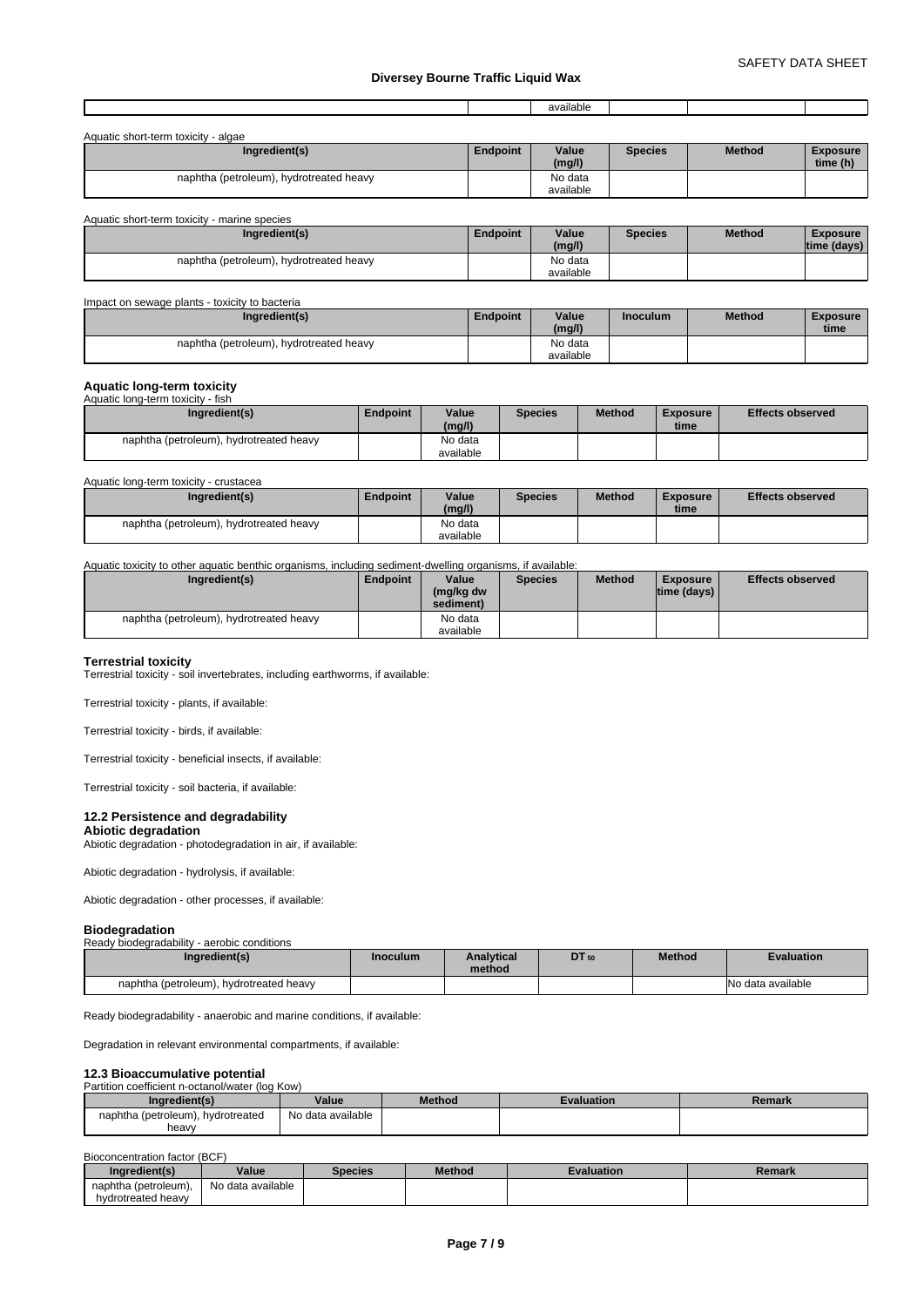# **12.4 Mobility in soil**

| Ingredient(s)                           | <b>Adsorption</b><br>coefficient<br>Loa Koc | <b>Desorption</b><br>coefficient<br>Log Koc(des) | <b>Method</b> | Soil/sediment<br>type | <b>Evaluation</b> |
|-----------------------------------------|---------------------------------------------|--------------------------------------------------|---------------|-----------------------|-------------------|
| naphtha (petroleum), hydrotreated heavy | No data available                           |                                                  |               |                       |                   |

#### **12.5 Results of PBT and vPvB assessment**

Substances that fulfill the criteria for PBT/vPvB, if any, are listed in section 3.

## **12.6 Other adverse effects**

No other adverse effects known.

# **SECTION 13: Disposal considerations**

**13.1 Waste treatment methods Waste from residues / unused products:**

The concentrated contents or contaminated packaging should be disposed of by a certified handler or according to the site permit. Release of waste to sewers is discouraged. The cleaned packaging material is suitable for energy recovery or recycling in line with local legislation. **European Waste Catalogue:** 16 03 05\* - organic wastes containing dangerous substances.

**Empty packaging**

**Recommendation:** Dispose of observing national or local regulations.

# **SECTION 14: Transport information**



|   |  | ADR. RID. ADN. IMO/IMDG. ICAO/IATA |
|---|--|------------------------------------|
| . |  |                                    |

- **14.1 UN number:** 3295
- **14.2 UN proper shipping name:** Hydrocarbons, liquid, n.o.s. ( naphtha )
- **14.3 Transport hazard class(es):**
	- **Class:** 3
	- **Label(s):** 3
- **14.4 Packing group:** III
- **14.5 Environmental hazards:**
- **Environmentally hazardous:** No
- **Marine pollutant:** No
- **14.6 Special precautions for user:** None known.
- **14.7 Transport in bulk according to Annex II of MARPOL 73/78 and the IBC Code:** The product is not transported in bulk tankers.

**Other relevant information: ADR Classification code:** F1 **Tunnel restriction code:** D/E **Hazard identification number:** 30 **IMO/IMDG EmS:** F-E, S-D

The product has been classified, labelled and packaged in accordance with the requirements of ADR and the provisions of the IMDG Code. Transport regulations include special provisions for certain classes of dangerous goods packed in limited quantities.

# **SECTION 15: Regulatory information**

**15.1 Safety, health and environmental regulations/legislation specific for the substance or mixture**

**Authorisations or restrictions (Regulation (EC) No 1907/2006, Title VII respectively Title VIII):** Not applicable.

# **15.2 Chemical safety assessment**

A chemical safety assessment has not been carried out on the mixture

# **SECTION 16: Other information**

*The information in this document is based on our best present knowledge. However, it does not constitute a guarantee for any specific product features and does not establish a legally binding contract*